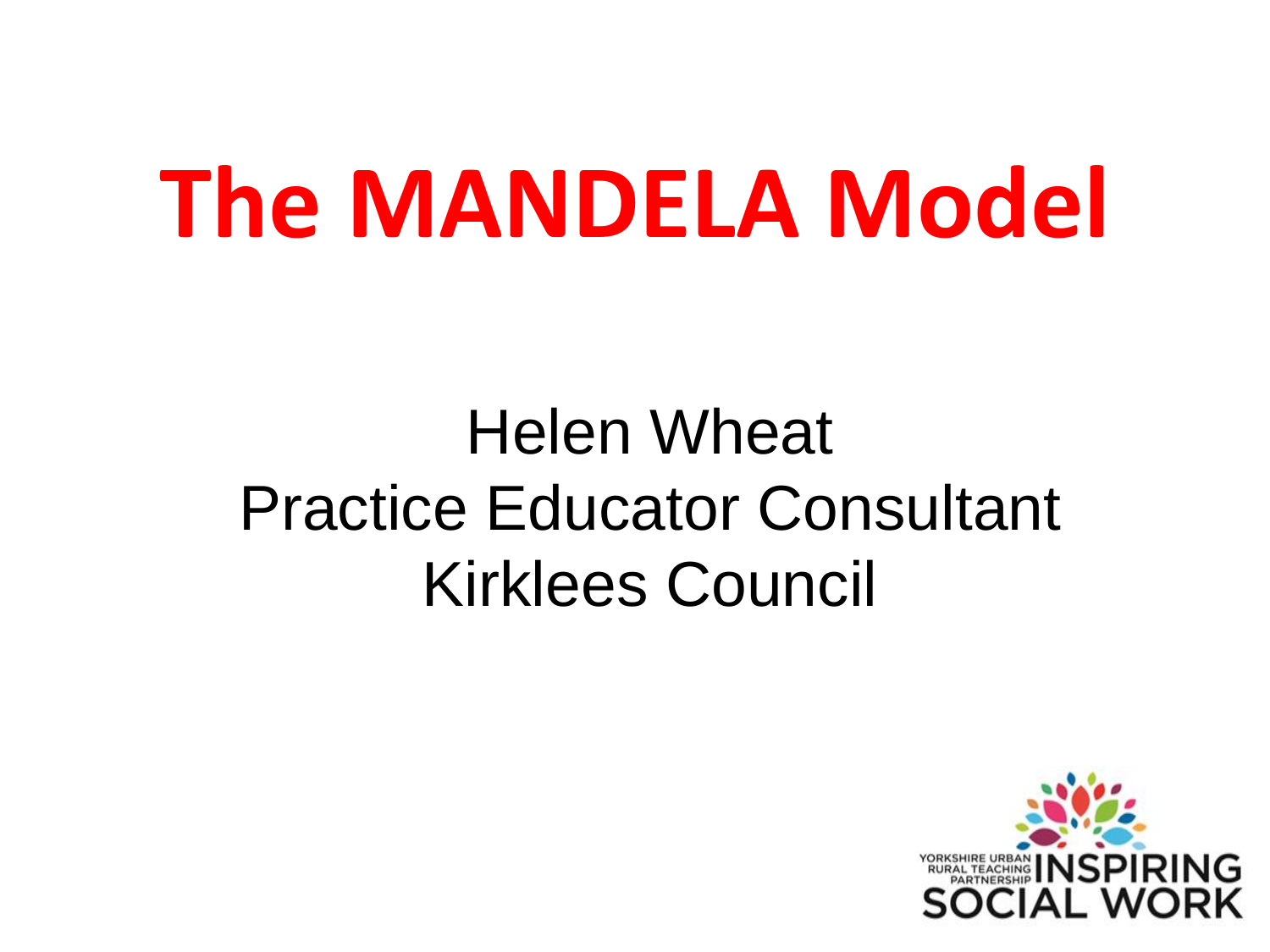

Developed by Prospera Tedam in 2012

A means to create a safe reflective space for Practice Educators and Students from BME backgrounds to form positive relationships

[The MANDELA model of practice learning: An old present in](https://core.ac.uk/download/pdf/229310239.pdf)  new wrapping?



[Understanding and Improving Practice Outcomes for](https://wp.inspiringsocialwork.org/app/uploads/2021/05/Understanding-and-Improving-Practice-Outcomes-for-Minority-Ethnic-Social-Work-Students.pdf)  Minority Ethnic Social Work Students

Rooted in the values of fairness, justice, equality and reconciliation

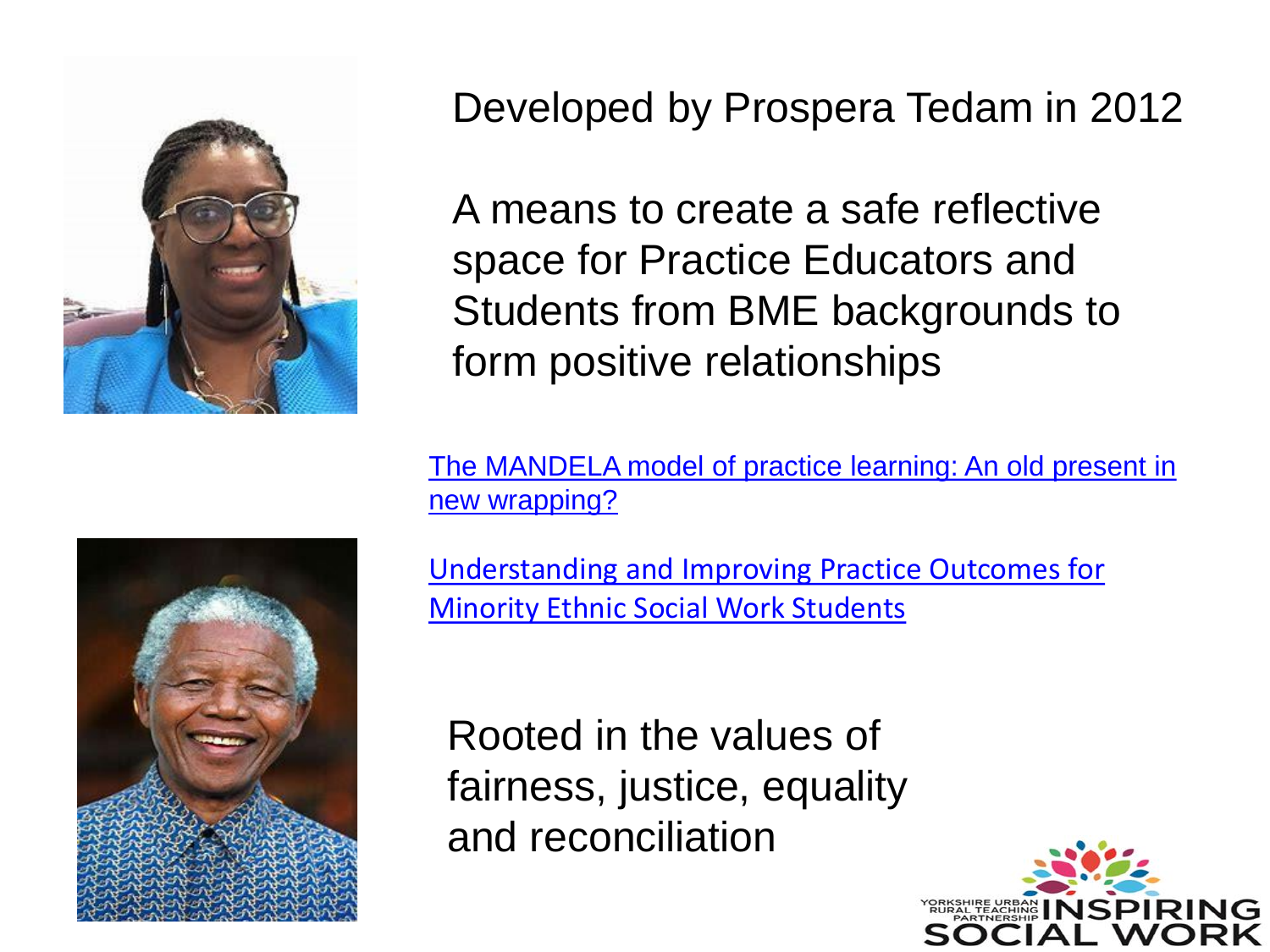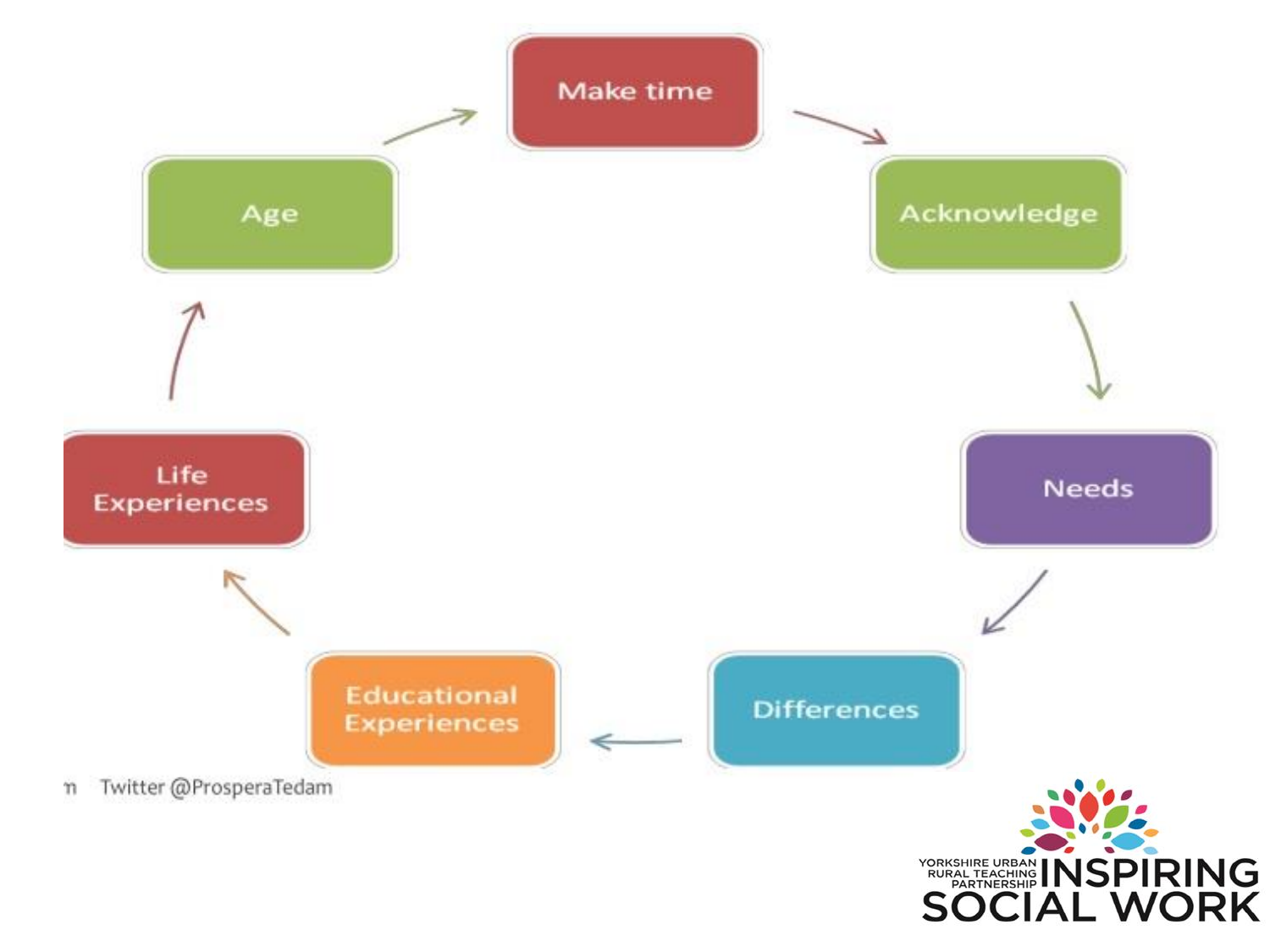### **Make Time**



Protected time for supervision

Try not to rush

Timings to suit everyone

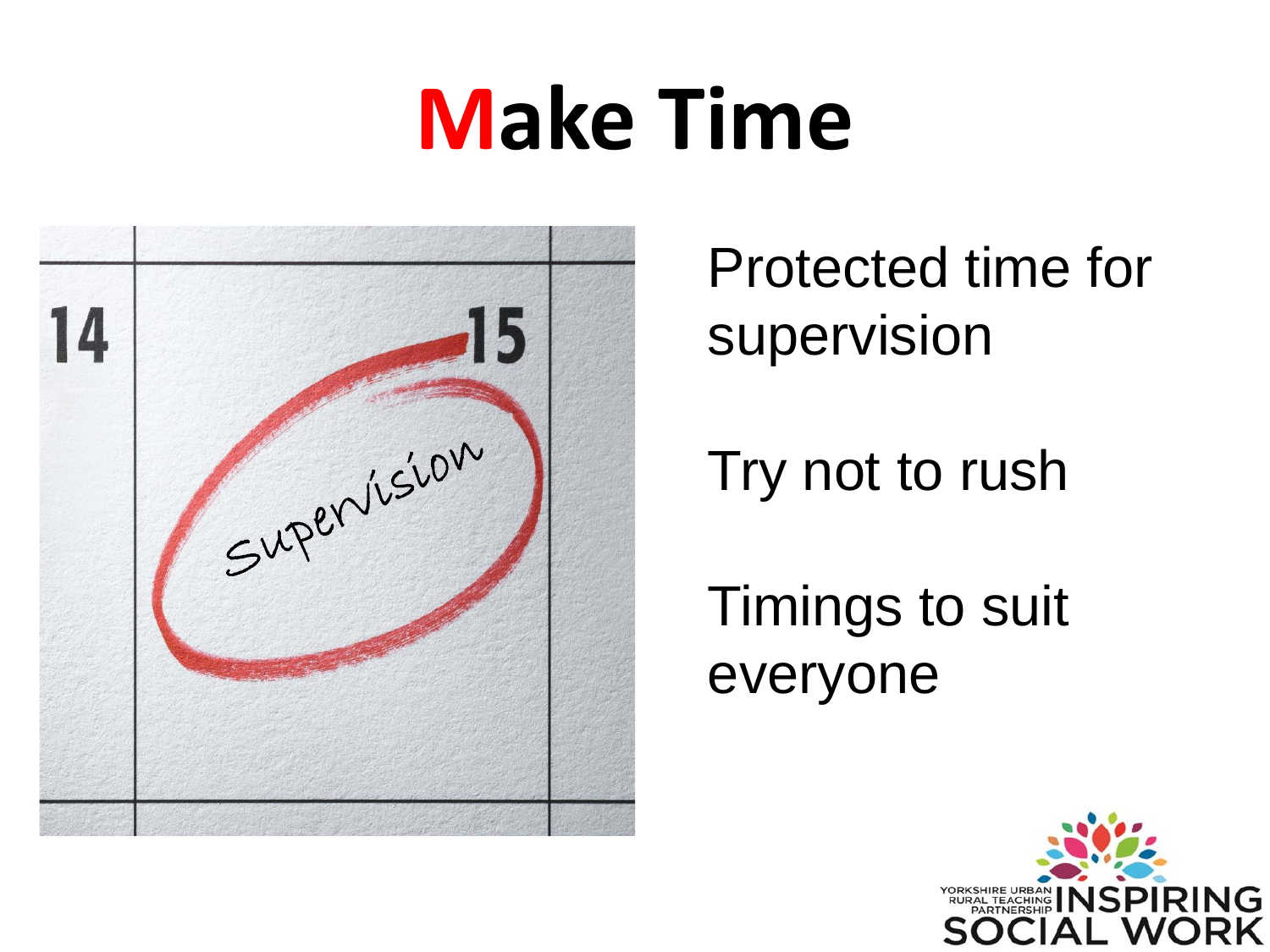# **Acknowledge Needs**

Personal

Professional

Anything that might impact on placement experience or outcomes



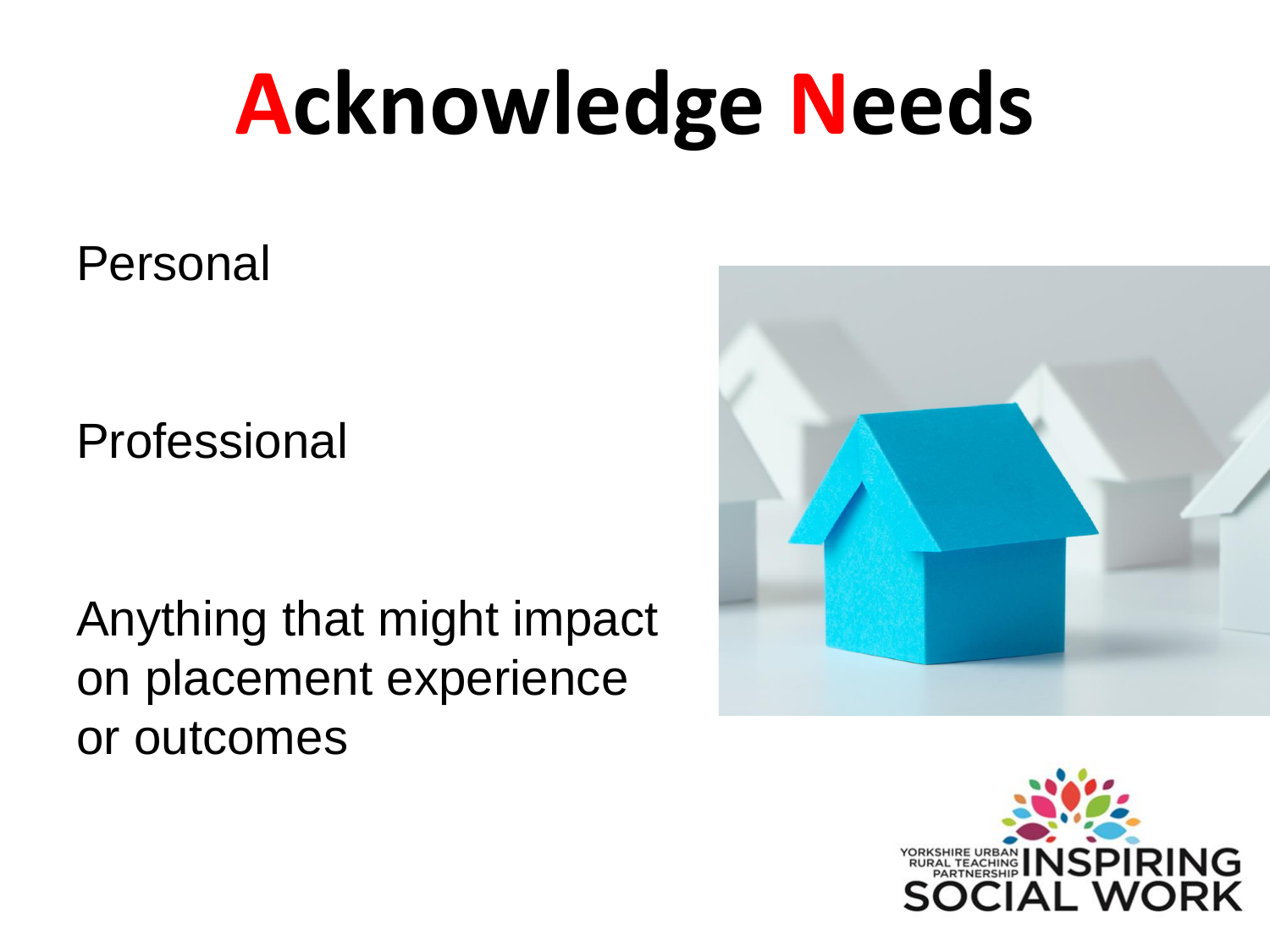### **Differences**

An opportunity to celebrate, respect and embrace diversity

Explore the student's perspective and any implications for practice

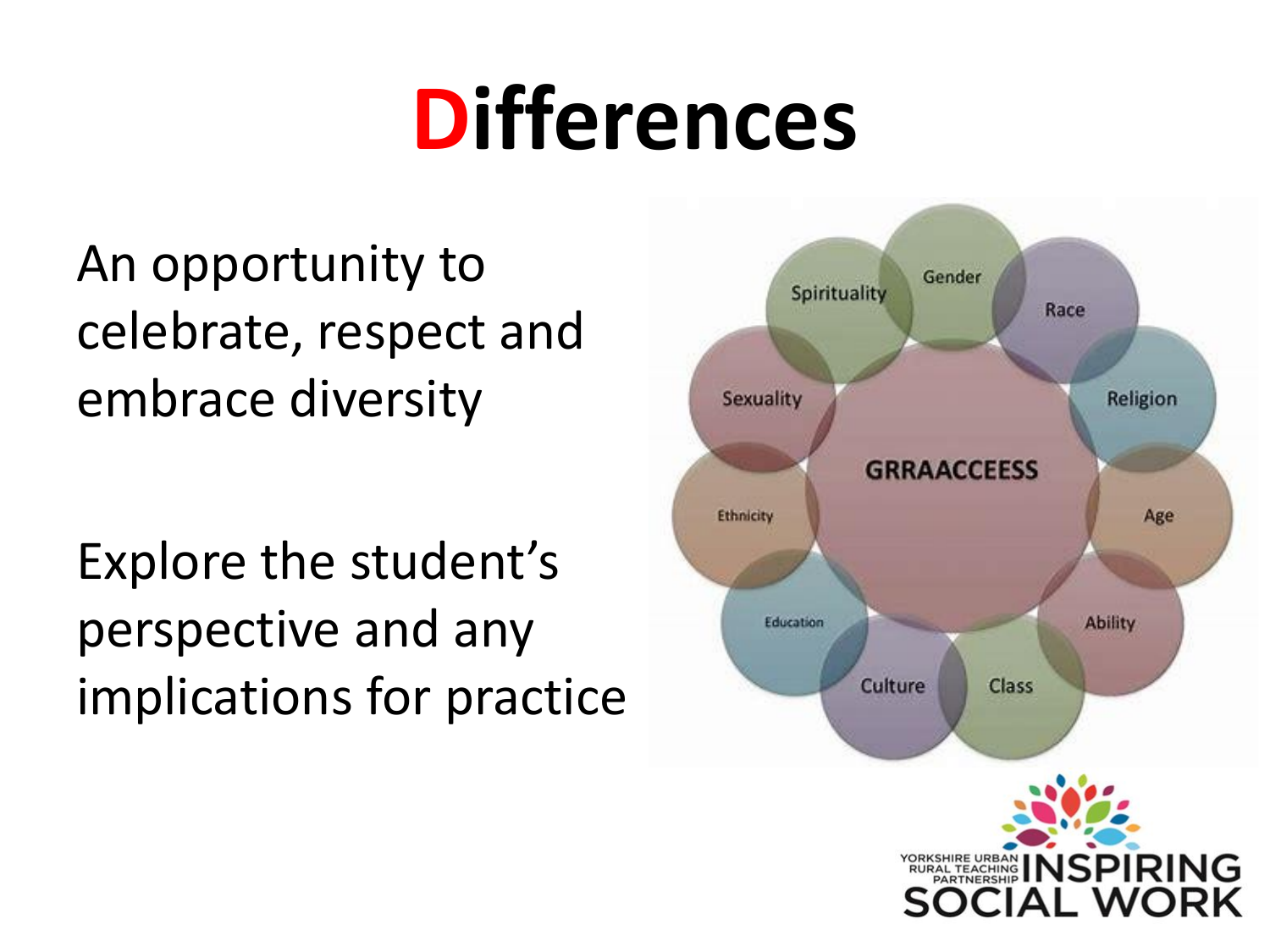# **Educational Experiences**



Learning experiences affect

- Learning style
- Attitude to learning

- Experience of education in the UK and in home country

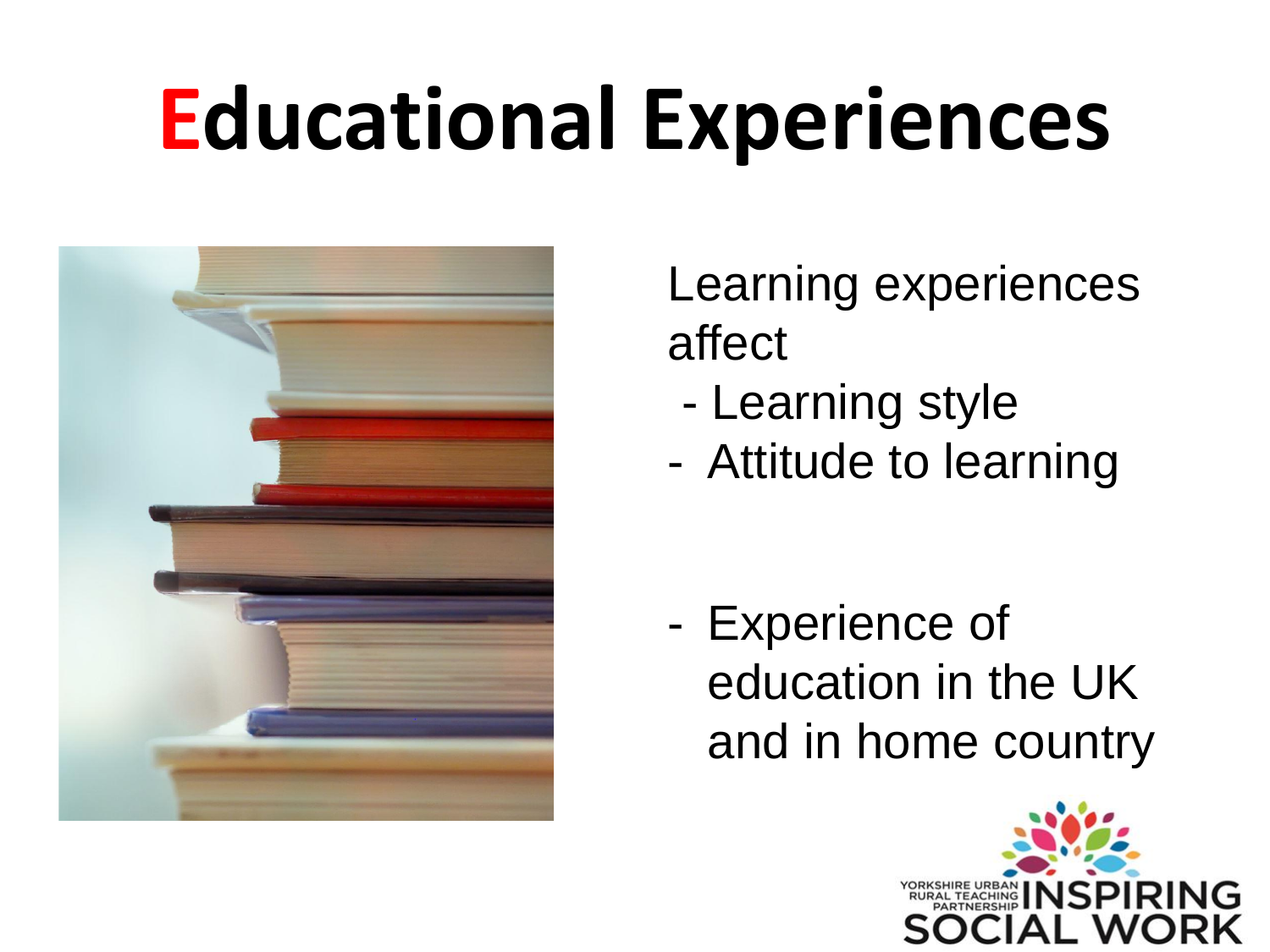# **Life Experiences**

#### 'Experience is a source of knowledge'



Migration Poverty Family Disability Racism Employment Bereavement

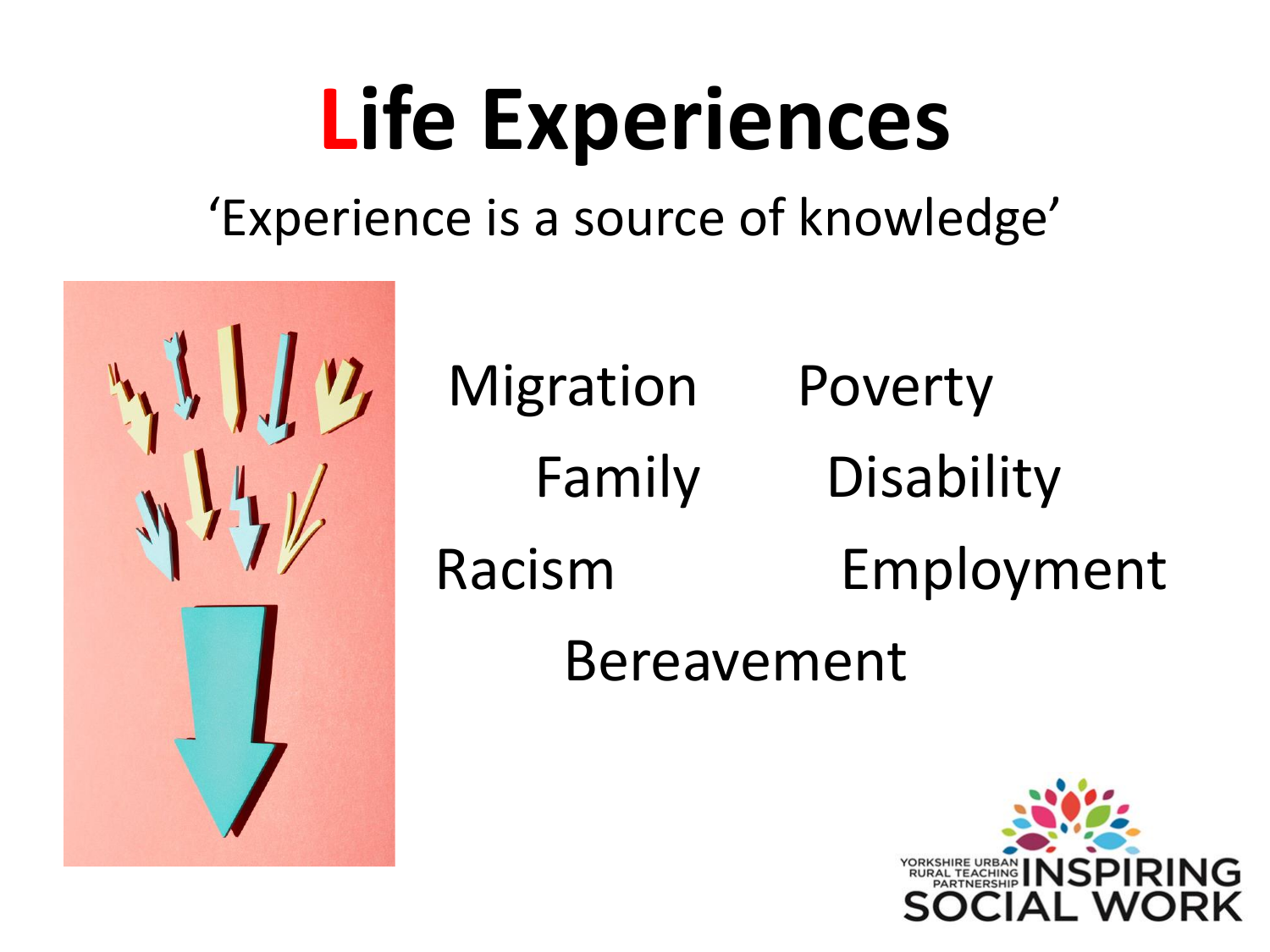

#### Impact on power dynamics

A way to understand relationships and social interactions





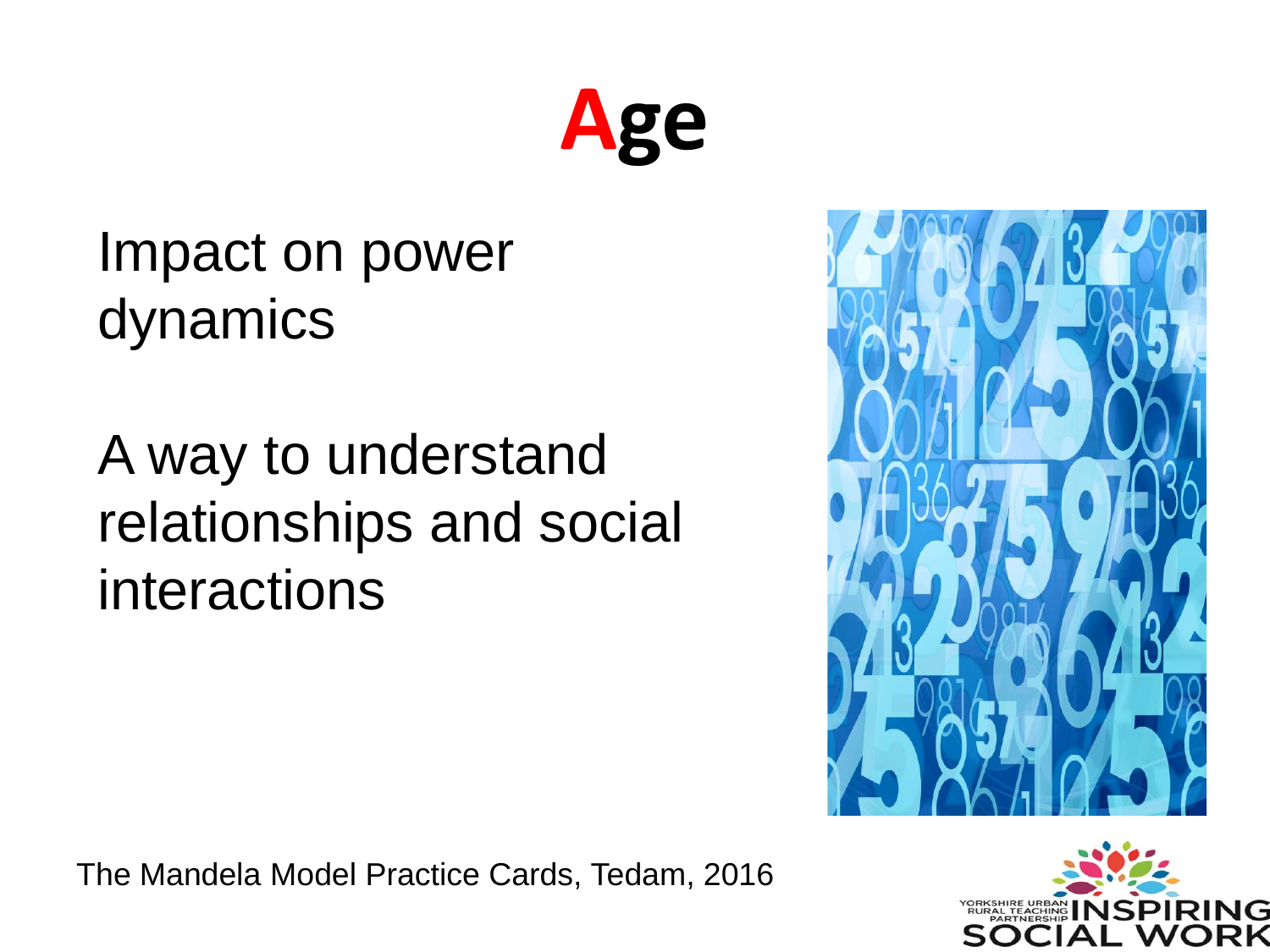### To Conclude…..

- Can be used with all students
- Can be used as a framework for discussions with the people we work with
- Manage boundaries how much is too much?
- Be sensitive to student's feelings, comfort with discussions
- Use to improve your relationship, not as a task to be completed